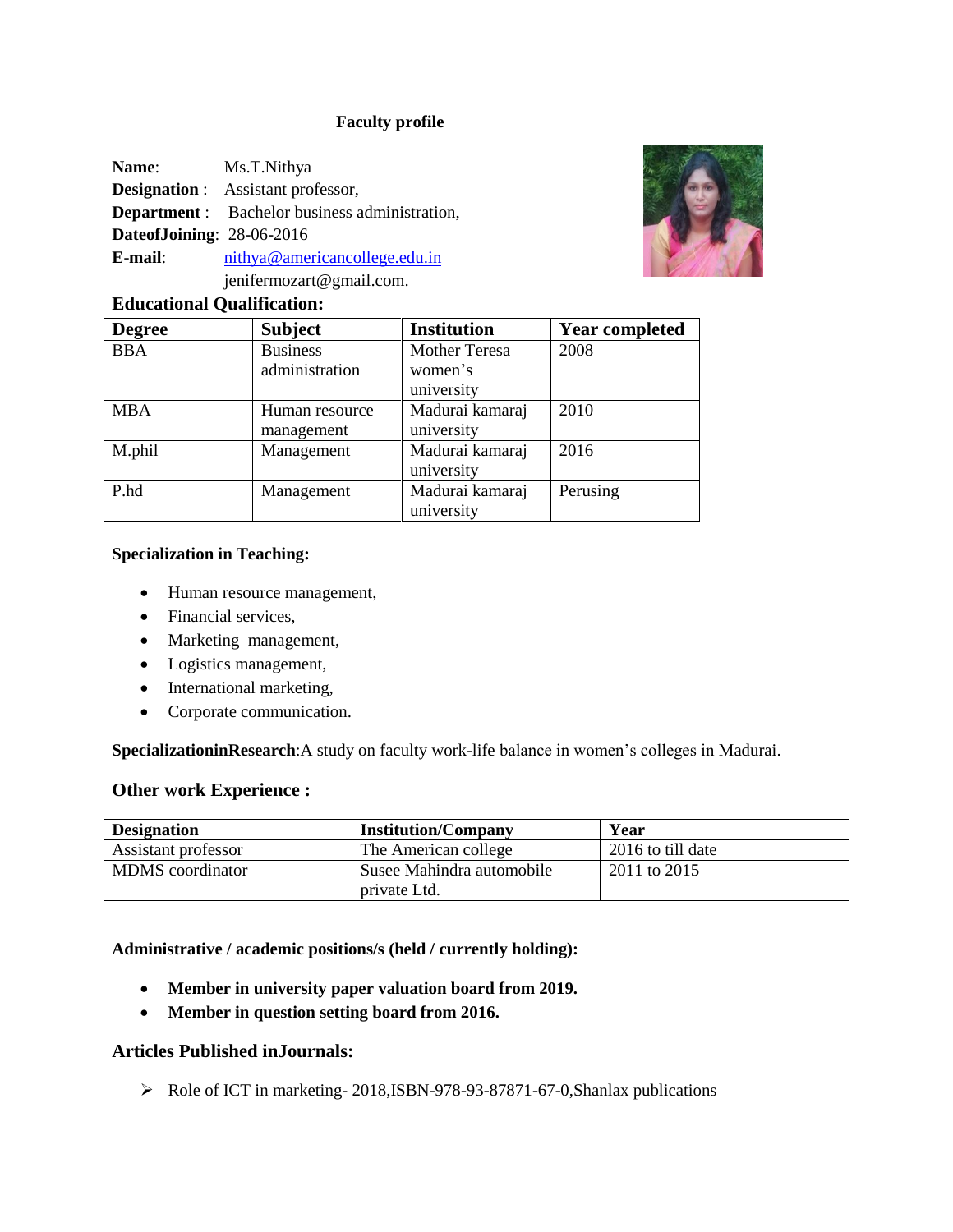- $\triangleright$  Achieving work life balance among working women-a serious challenge in the present scenario-2019, ISSN-1076-5131,JASC-journals of applied science and computations.
- People-work: emotion management, stress and coping. 2017,ISBN-978-93-85977-91-6,Shanlax publications.
- HRM development- recruitment System2016ISBN-978-93-85977-05-3,Shanlax publications
- Employability gab in Indian manufacturing industry, 2015,ISBN-978-81-93023-488,World literature books centre and publisher Pvt.Ltd.
- Contribution of society towards quality enhancement in higher education,2017,ISBN-978-81- 933316-8-2,Shanlax publications.
- $\triangleright$  Work life balance among women faculties in arts and science colleges- an empirical study in Madurai district, 2019, ISBN-978-93-81208-34-2,G.K PUBLISHER (DAKSHINI).
- Transformation management for a resilient economy,2019,ISSN-2395-5929,Mayas publication.
- Technological banking- an overview,2016,ISBN-978-93-84734-39-8,b-digest publications
- Developing Country like India gaining momentum in Entrepreneurship Development,2018,ISBN: 978-81-931500-2-3.
- Societies contribution towards Quality improvement in Higher Education ,2018,ISBN: 978-81- 931500-2-3
- Customer Relationship Management,2018, ISBN: 978-81-931500-2-3.
- An Overview of GST and its impact on small scale industries ,2018, ISBN: 978-81-931500-2-3
- Strategies that aid to enter International markets ,2018, ISBN: 978-81-931500-2-3
- Emperor international journal of finance and management research, 2019, ISSN-2395-5929.

# **Conference / Workshop/ Seminar/Webinar participation:**

- New dimensions of management in the globalized era-2016 on  $30<sup>th</sup>$  march 2016, HRM development- recruitment system.
- $\triangleright$  One day national workshop on employability skills, September 23, 2015
- Innovative banking services- A transformative tool for business, finance and customer servicetechnological banking-an overview,  $10^{th}$  January 2017
- $\triangleright$  New dimensions of management in the globalized era-2017 people work: emotion management stress and coping, 3<sup>rd</sup> February.
- $\triangleright$  Total quality management in higher education- February 2017.
- $\triangleright$  Employability gap in Indian manufacturing industry-Indian world class Manufacturing- the road ahead, 1<sup>st</sup>October 2015.
- $\triangleright$  An overview of goods and services tax transaction in tally-ERP9, July 2018.
- $\triangleright$  Women entrepreneurship in MSME sector- prospects of micro, small & medium enterprises (MSMEs) in Indian scenario.
- Achieving work life balance among working women-A serious challenge in the present scenario-February 2019.
- Work life balance among women employees in textile industry- an empirical study in Madurai district-September 2019.
- Work life balance among women faculties in arts and science colleges- an empirical study in Madurai district. August 2019.
- $\triangleright$  Time management- ICTACT (FDP)
- $\triangleright$  An over view of goods and services tax.